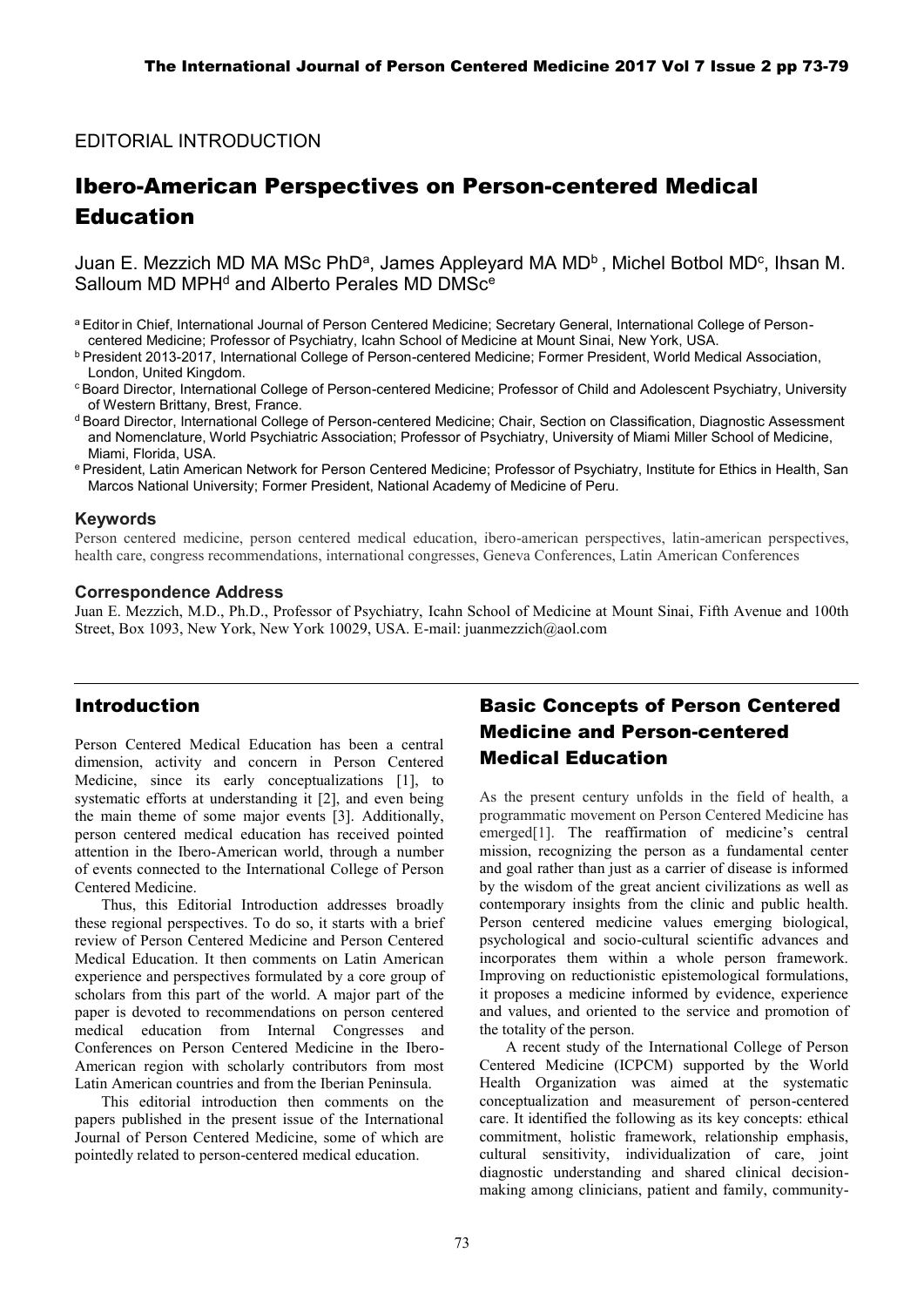centered planning of health services, and person-centered health education and research [2].

As noted from the last major concept listed for Person Centered Medicine, Person-centered Medical education is a major activity and concern in this new medical perspective. This includes the incorporation of personcentered thinking into medical curricula. It is increasingly recognized that professional development in medicine is fundamentally related to person-centered principles. The recognition and analysis of this relationship is important because it may offer substantial and coherent opportunities to improve medical education. Translating such opportunities into pragmatic suggestions should help promote excellence in medical education and enhance the professional standing of future physicians. It is through education that trainers and trainees combine theory and practice in a bidirectional, reflective process and it is imperative that trainers, trainees, theory and practice merge in person centered medical education [4, 5].

Scaling up and transforming health professional education resonates with current efforts towards personalizing healthcare, that is, making clinical medicine more person-centered and public health more peoplecentered. A continuing engagement among all stakeholders on the design and detailed methodologies aimed at translating person-centered medicine and people-centered public health into clinical and public health practice has become an urgent international priority [6].

# Latin American Perspectives on Person Centered Medicine

A number of events with the participation of major Latin American universities and faculties of medicine as wells as National Academies of Medicine took place since 2013 particularly in Lima and at the Second International Congress of Person Centered Medicine in Buenos Aires. These events offered substantial opportunities for the initiation and progressive maturation of person centered medicine concepts in the Latin American region. This process led to the publication of a major paper by a prestigious group of Latin American scholars on the historical and anthropological background from ancient Latin American cultures and, based on them, the crystallization of continental and regional perspectives on person centered medicine [7].

Also relevant is the development in the past decade of a major international and Latin American [8] effort to reconceptualize and reformulate clinical diagnosis in a person-centered manner. It has achieved practical application and wide regional dissemination in the form of a Latin American Guide to Psychiatric Diagnosis (GLADP-VR) [9]. This includes the following as key informational levels: a) Health Status, from illnesses, to disabilities and positive health, using WHO International Classification of Diseases (ICD) categories and descriptions with the addition of Latin American annotations, b) Health Contributors, i.e., risk and protective factors, crucial for preventionand health promotion, and c) Health Experience and Values, which

ensures attention to patients' views, needs and preferences. This Latin American Guide employs categories, dimensions and narratives for the description of heath diagnosis information, and engages clinicians, patients and their families for joint diagnostic formulation and shared decision making.

The GLADP-VR has been published by the Latin American Psychiatric Association for official use by health professionals in the region. It has been found by Latin American psychiatrists to be preferable to conventional diagnostic systems such as the original ICD-10 and the American Psychiatric Association's DSM-IV and DSM-5 [10]. More broadly, the GLADP affirms the identity and institutionality of Latin American medicine, emphasize a comprehensive, culturally-informed and person-centered diagnostic approach and not just a classification of diseases; and ensures international nosological consistency while including enriching Latin American annotations; and represents a critical and creative response to a current overwhelming and dehumanizing globalization.

#### *Latin American Perspectives on Person Centered Medical Education*

The broad Latin American perspectives on Person Centered Medicine by Wagner, Perales, Armas et al [7] mentioned earlier also included pointed comments on person centered medical education. The following were identified as important areas for work in order to advance person centered medical education in Latin America:

- a. Conceptual bases: ethics and person, clinical communication (in languages relevant to the people involved), integration of general, mental and public health, social sciences, and humanities.
- b. Institutional organization, culture, and health.
- c. Selection and professional and personal development of students during their formative years and throughout their lives.
- d. Selection and professional, pedagogical and personal development of teachers and mentors.
- e. Educational interactions among students, professionals, patients and families: multidisciplinary professional teams, patients and relatives as instructors, group meetings.
- Diversification of the clinical and community settings for medical education.
- g. Curriculum development: guiding principles focused on the person, curricular experiments, longitudinal and transversal organization of programs.
- h. Special Topics. Illustratively, it can be mentioned here the care for particularly vulnerable persons and for those requiring special care such as the elderly and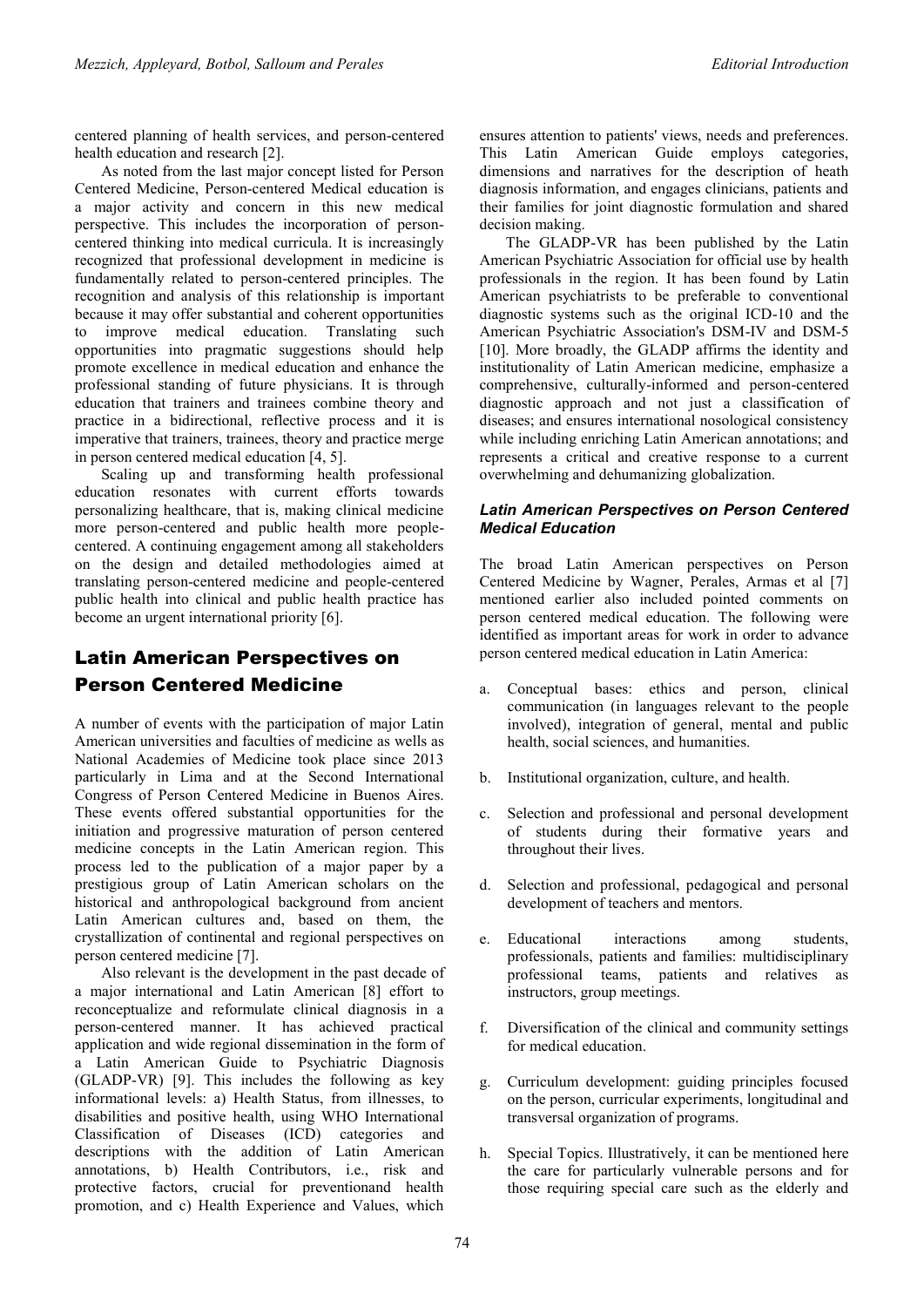those who enter the final stages of life (Juan Mendoza-Vega, personal communication, 13 January 2015).

i. Educational methods: Communication exercises, reflective learning, group learning with patients and other people, accompanying the instructor, video recordings for feedback, community exercises, use of narratives and art, establishment of common bases for understanding and action, motivational interviews, aiming at and evaluating competence and performance.

# Congress and Conference Recommendations on Personcentered Medical Education

Several Person Centered Medicine events since 2013 have produced specific recommendations on Person Centered Medical Education. These recommendations have been presented within the framework of the following Declarations, the publication of which has often been accompanied by support academic papers: the 2013 Zagreb Declaration on Person Centered Health Professional Education [11, 12], the 2015 Lima Declaration on Latin American Developments for Person Centered Medicine [13, 14], the 2016 Madrid Declaration on Person Centered Medical Education and the Goals of Healthcare [15, 16], and the 2016 Lima Declaration on Science and Humanism for Person Centered Medicine in Latin America [17, 18].

### **Recommendations from the Zagreb Declaration on Person Centered Health Professional Education**

- 1. Enhancement of the conceptual bases of professional training and public education by grounding them on ethics and human rights, knowledge of the bio-psychosocio-cultural determinants of ill health and positive health, attention to persons' values and preferences, and the flourishing of their well-being and life projects.
- 2. Analysis and optimization of the organization and culture of educational institutions to be supportive of person-centered health for and with students, faculty and administrative colleagues.
- 3. Selection of students who are suited to the goals and responsibilities required of health professionals and commitment to their personal development in addition to their broad technical training.
- 4. Selection of instructors and mentors who are suited to their educational responsibilities and commitment to their continuing professional and personal development.
- 5. Facilitation of dynamic interactions among students, instructors, patients and families by ensuring opportunities for dialogue at all levels, promoting inter-disciplinary training, and engaging patients as instructors.
- 6. Promoting curricular developments that have personcentered guiding principles, that include curricular experiments and mechanisms for their evaluation, that consider a balance between concentrated blocs and longitudinal integration for the achievement of educational objectives, and that incorporate the continuum of health promotion, prevention, treatment, rehabilitation and palliative care.
- 7. Exploring the design, implementation and evaluation of person-centered educational methods such as experiencial and reflexive learning, communicational exercises, training groups with patients and families, shadowing mentors, employing video recordings for feedback purposes, community visits and practice, utilization of narratives, practice of artistic activities, motivational interviewing , establishing common ground among clinicians, patients and families for diagnosis and care, articulation of competence- and performance-training, and ability to work with patients from different cultures and social conditions in a respectful and collaborative manner.
- 8. Promoting health in individual patients and in society by active education of patients, addressing broad issues on determinants of health and the impact of cultural, religious and social factors on health and health care, identifying and reducing health hazards in the environment and society, and being all involved in shaping sound health policies.

### **Recommendations on Person Centered Medical Education from the 2015 Lima Declaration on Latin American Developments for Person Centered Medicine**

- 1. To promote the development of a person centered medical and health education methodology that considers PCM´s principles. This may include the design and evaluation of carefully thought out curricular experiments, and the selection and developments of students and professors paying attention to personal, ethical and professional goals along with the exploration of high quality mentoring programs.
- 2. To promote the cultivation of PCM, its principles and practices as they apply in a coordinated manner to clinical care, medical training, health education, scientific research, and public health.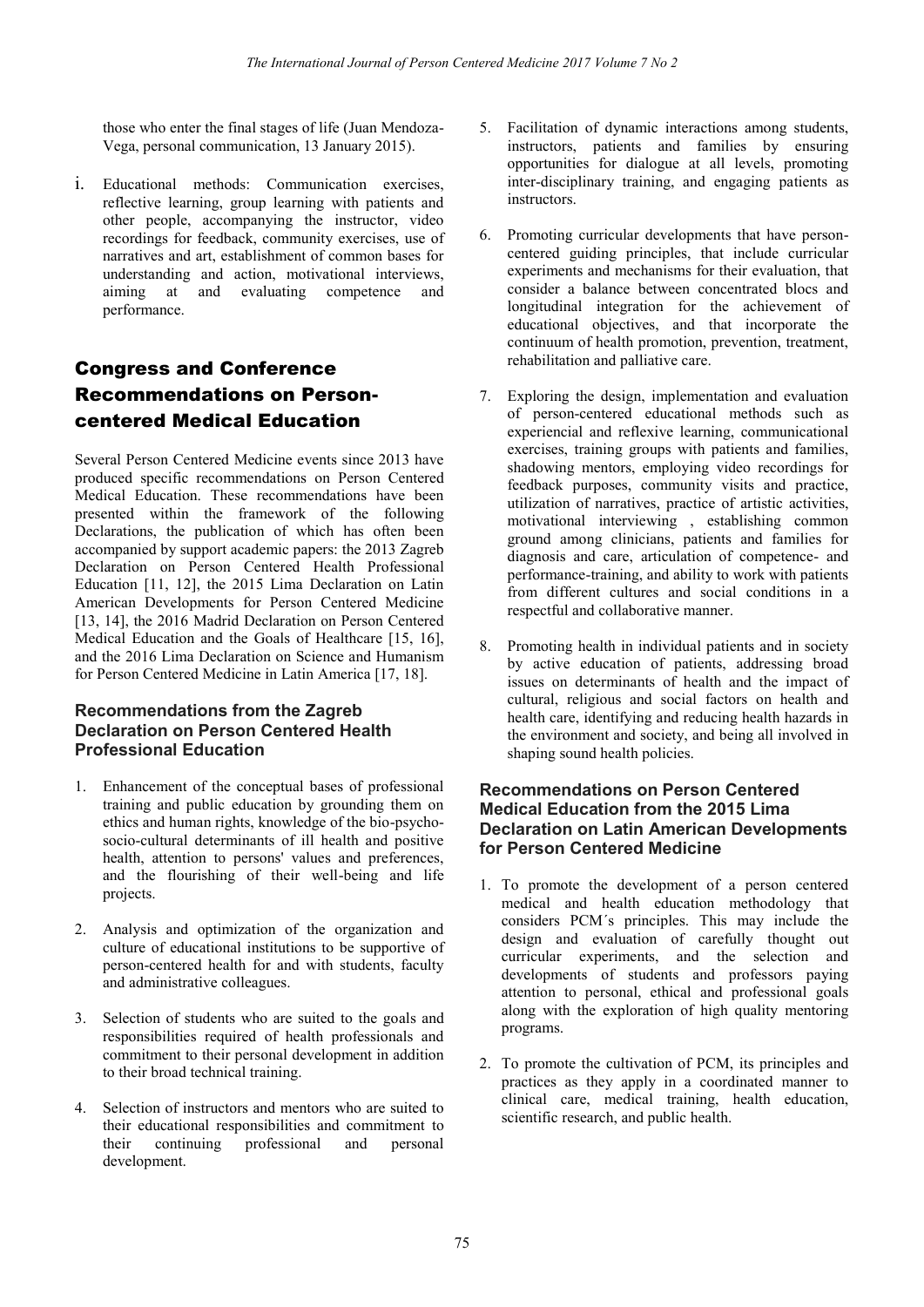### **Recommendations from the 2016 Madrid Declaration on Person Centered Medical Education and the Goals of Healthcare**

- 1. Universities should assume the responsibility of making a positive and fair selection of their medical students from those candidates who show the best attitude and qualities for person-centered practice.
- 2. It is advisable to include early programmed clinical placements in degree studies, as they are effective in promoting the empathetic ability of students.
- 3. Person-centred clinical education and practice must go beyond the limitations of evidence-based medicine and towards one of holistic evidence-informed medicine, enriched by the consideration of experience and values for clinical decision-making.
- 4. Medical graduates should be able to resolve problems of growing complexity through basic clinical reasoning and prudent decision-making skills in uncertain situations, in which consideration of patient expectations and preferences is essential as well as attention to the values and preferences of the patient and of his or her family.
- 5. Primary healthcare services represent an ideal environment for this early clinical experience due to the inclusive and continuous nature of care and the establishment of prolonged clinical relationships between patients and their health carers.
- 6. Educational centres must have available the infrastructure and expert personnel in different technical simulations (robotic, virtual reality, experimental surgery, etc.) that provide technical support to clinical educators.
- 7. All universities and education providers should have access to expert medical education units, which give support to programs, train clinical teaching personnel and assess the quality of the work accomplished.
- 8. Person-centred medical education must include in its contents some broad criteria for assessing the outcomes of medical interventions such as clinical effectiveness, safety and costs and the patient's perspective including patient reported outcome measures (PROMs) and patient reported experience measures (PREMs).
- 9. The accreditation and recertification of practicing doctors must be based on high-quality and wideranging lifelong learning activities.
- 10. Research must be conducted on the most appropriate methodologies in the humanistic disciplines (anthropology, ethics, human rights, literature, history, deontology and healthcare legislation,

pedagogy, the arts, etc), so that such subject areas are meaningfully, acceptably and beneficially taught to students.

#### **Recommendation on Person Centered Medical Education from the 2016 Lima Declaration on Science and Humanism for Person Centered Medicine in Latin America**

- 1. Medical education should include the reinforcement of the curriculum humanistic contents and the early, frequent and deep contact of the student with persons and families. Curriculum improvements should comprehend interdisciplinary integration and stress on new and crucial areas such as the health primary care.
- 2. Given the urgent need for teamwork in clinical care, wide opportunities for inter-professional learning should be included in health professionals training. This must involve the most important disciplines such as medicine, nursing, obstetrics, psychology, public health, nutrition, rehabilitation, education and social work.
- 3. The use of promising educational methods is critical. Among them is the living model practiced by the teacher, which is crucial and not subject to substitution. In the words of Albert Einstein, "To show example is not the main way to influence others; it is the only way". Another method is the diversification of educational environments in order to train the students in the diverse clinical and community realities where they must practice professionally.
- 4. The ethical commitment is the first denoting characteristic of person centered medicine. In line with this, the ethical teaching of the student must be incremented by means of the core concept of educational opportunities throughout the career. Pertinent courses should be included, privileging discussion and thinking upon illustrative cases, and the irreplaceable example of morality and respect for the person of the patient and the student that teachers should offer.
- 5. Another main teaching area is training in clinical communication, given the deep human value of the encounter between the physician and the patient, and the opportunities offered by the growing Latin American experience with relevant methodology. Teaching on how to establish empathy is particularly key here.
- 6. Programs on comprehensive tutoring should be created through which the student development as a person and a professional is promoted. The participating tutors must be duly trained and their development as health professionals, university educators and upright persons must be actively promoted by their academic institution.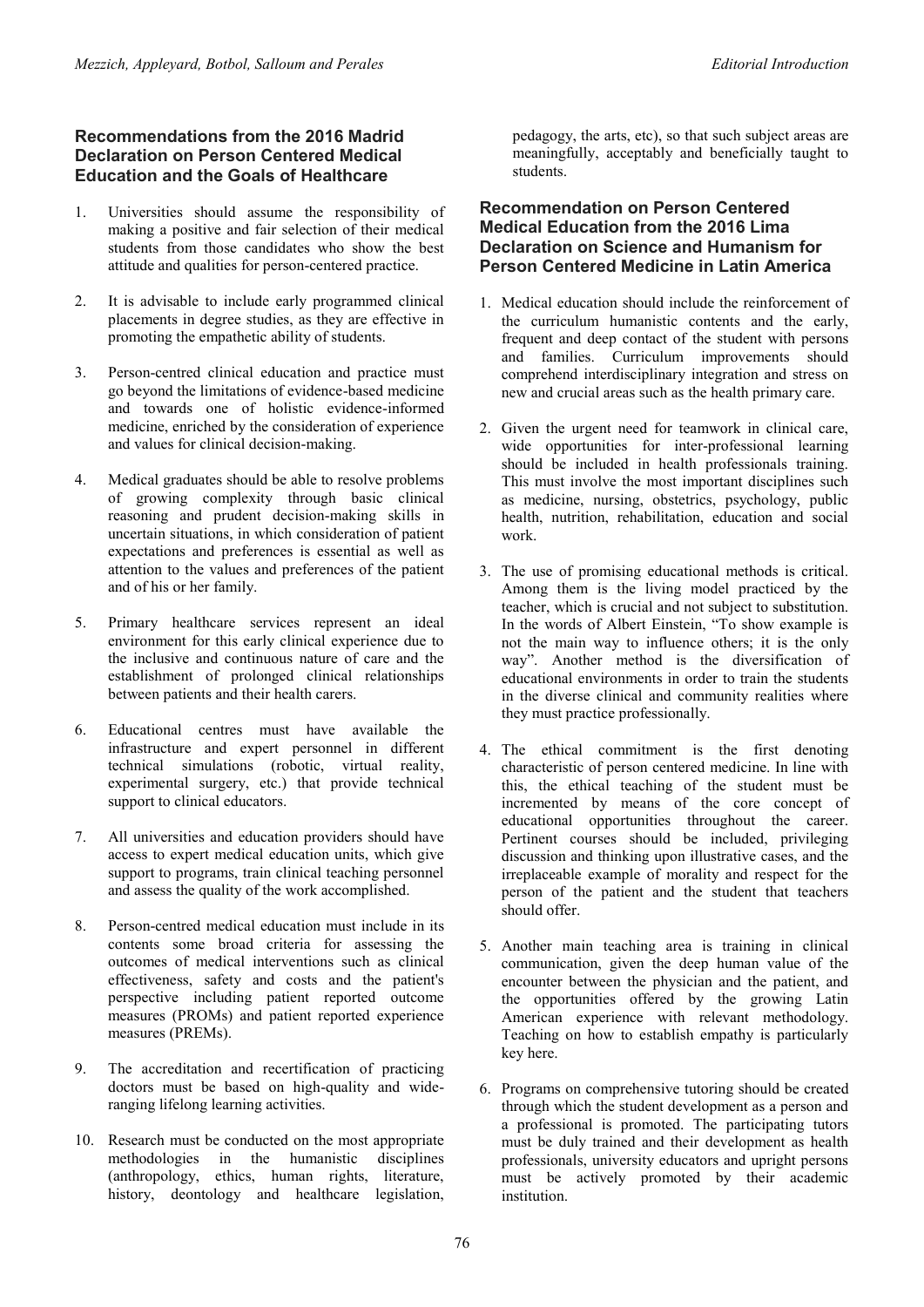### **Consolidation Summary of the Recommendations on Person-centered Medical Education**

Medical Education has consistently been a principal concern of Person Centered Medicine in Latin America. The main lines recommended in the preceding Declarations between 2013 and 2016 for the development of person centered medical education are the following:

- 1. Advancement of person-centered medical education should be based on the principles and strategies of person-centered medicine (PCM) such as ethical commitment, holistic framework, cultural awareness and responsibility, relational matrix, individualized care, common basis among clinicians, patient and family for collaborative diagnosis and shared decision making , integrated health services focused on the community, and person-centered health education and research.
- 2. An organizational culture centered on the person should be established , alien to the commercialism that in recent times has led in some countries to the proliferation of faculties of medicine of questionable quality.
- 3. Selection of students and teachers should consider their personal and professional characteristics.
- 4. Mentoring programs should be focused on the personal and professional development of the students, with the participation of professors who are medically and educationally competent and models of ethical persons.
- 5. Curricular design, implementation and evaluation should be focused on the person. Such curricula should include: a) courses on the humanities and social sciences complementing those on biomedicine, b) training on skills for making ethical, judicious and prudent decisions, and on attitudes respectful of the dignity and autonomy of patients, c) training on communication at all levels, pointedly including the establishment of empathy, and d) training on empowering families and communities. Such curricula must include early contact with patients and community and be subject of adequately evaluated innovations. Curricula centered on the person are necessary for the undergraduate, post-graduate (residence programs), and continuing medical education.
- 6. Inter-professional training programs should be developed, which ensure person-centered health care by teams that include doctors and other health professionals.
- 7. Worthy educational activities should be designed, implemented and evaluated. Such activities should include communication exercises, motivational

interviews, collaborative sessions for diagnosis and therapeutic decisions, educational simulations, reflective learning, group work with patients and family members, teacher support sessions, video recordings, and narrative and artistic activities.

- 8. Diverse learning environments should be planned, reflecting the broad field of activities expected of health professionals, considering prominently primary and ambulatory care.
- 9. Adequate institutional infrastructure for a medical education centered on the person should be developed. This should include facilities and appropriate personnel for simulations in communication, personcentered diagnosis and treatment, and educational units to advise and evaluate professional training.
- 10. Research programs should be established for the development of new educational methodology and its systematic evaluation, within the framework of person-centered medicine.

## Introducing the Papers in this Issue of the Journal

Person-centered Medical Education is present in various forms and extents in the papers published in the present issue of the *Journal*. They are briefly introduced below. Of note, they cover as a set contributions from Latin America, Europe, Africa and Asia.

The 2016 Madrid Declaration on Person Centered Medical Education and the Goals of health Care is published as a second Editorial. It emerged from the Fourth International Congress of Person Centered Medicine in Madrid. It highlighted the experience of the Francisco Vitoria University which graduated then its first medical school class trained under person-centered medicine principles.

The first regular article intended to accompany and support the 2016 Madrid Declaration was authored by James Appleyard, Michel Botbol, Fernando Caballero et al [16]. They point out that health is about people. The goal of physicians and all health professionals, irrespective of nationality and specialty is to share a common global vision for the future. In this, all health professionals in all countries should be educated to gather knowledge, and to engage in critical reasoning and practice to high ethical standards so that they are competent to participate in person-centered and people-centered health systems as members of locally responsive and globally connected teams. Thus one of the driving purposes of medical education must be to enhance the performance of health systems for meeting the needs of patients and populations in an equitable and efficient way. A crucial factor in this endeavor will be the successful adaptation of professional education for local and national leadership in workforce teams that are capable of extending reach to all people. They set the purpose of their paper to explore a deeper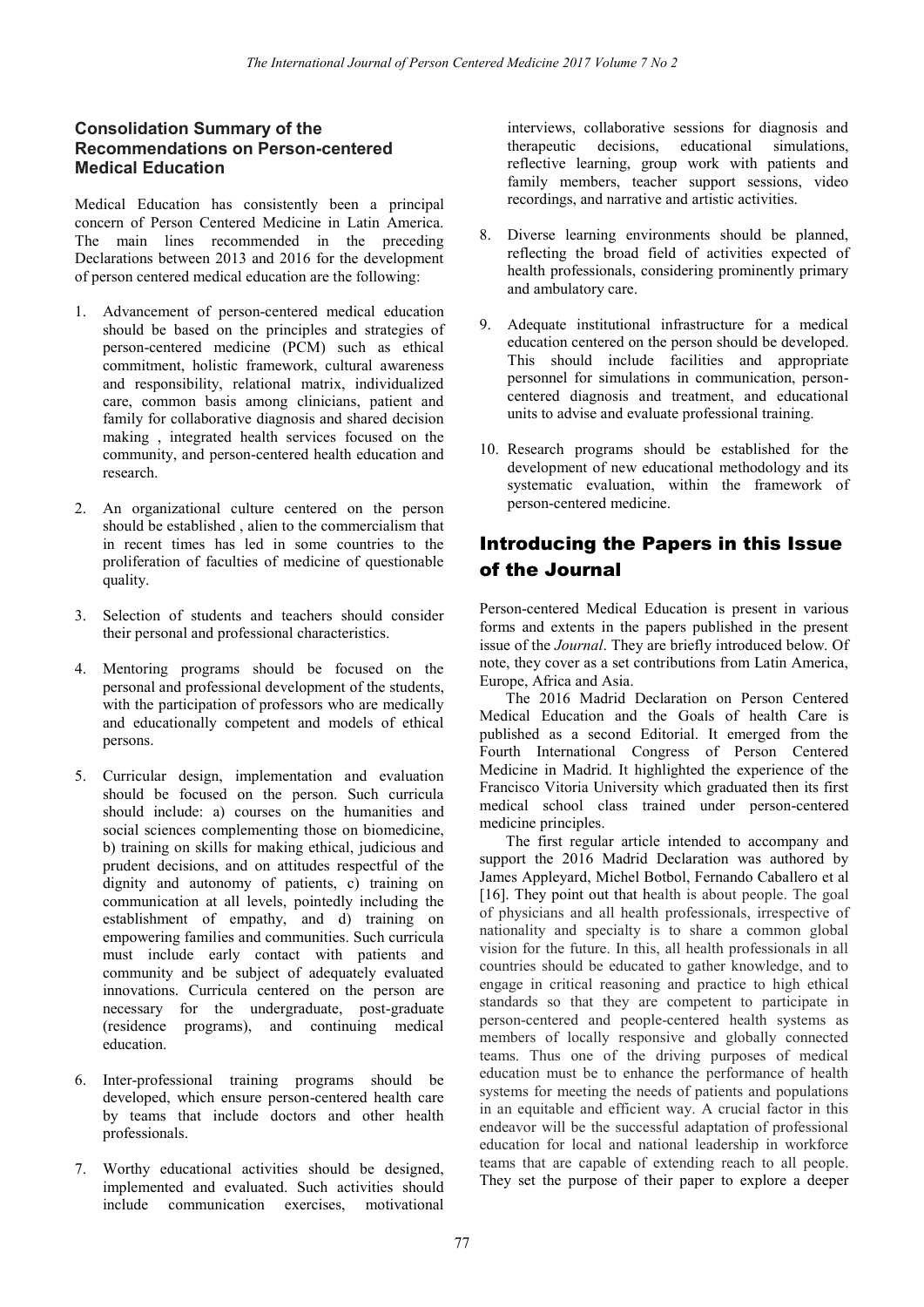understanding that a person centered approach is essential as to how this can be achieved.

The second regular article was prepared by Jeff Huarcaya-Victoria and Jorge de la Cruz-Oré from Lima to report on their study on Correlates of Empathy Level in Incoming Medical Residents in a Large Peruvian Hospital [20]. They noted that empathy is an important ability for interpersonal relationships, of special interest in the relationship between physician and patient. They found that medical residents who identified themselves as affiliated to a religion as well as those who had a professional mentor for treating patients obtained higher scores of empathy level. While the study reflected positively on the establishment of a research program on empathy, further studies, including longitudinal ones are warranted.

Ottomar Bahrs and his colleagues from Duesseldorf and Goettingen in Germany authored the third regular article presenting Review Dialogues as an Opportunity to Develop Life Course Specific Health Goals [21]. They observed that family physicians accompany people of all ages throughout their life span whose health situation is closely connected to missions and tasks in their family context. These tasks may be modified longitudinally and form the background for their individual health goals. They developed a specific instrument, the Review Dialogue (RD), to help in obtaining a person-related overall diagnosis and in agreeing on health goals shared by both patient and family doctor. The authors found that RDs assist in creating awareness of the meaning of the patient's biographically-based current tasks, and that they improve the capacity to reflect on the interrelationship of these tasks and the health goals.

The fourth regular article was authored by Tapas Mazumder and Ahmed Ehsanur Rahman and their colleagues in Netrokona district, Bangladesh and in Geneva, Switzerland [22]. It involved advancing personcentered maternal and newborn health care through birth preparedness and complication readiness in rural Bangladesh. They found that discussion on birth preparedness and complications readiness (BPCR) in households and courtyard meetings stimulated families' and communities' engagement in maternal-newborn health. There was significant increase across most indicators related to BPCR practice among women and husbands' involvement between baseline and endline. They concluded that carefully co-designed BPCR interventions should be further expanded within Bangladesh and beyond in order to advance personcentered care and progress toward the Sustainable Development Goals (SDGs).

Vigdis Abrahamsen Grøndahl and her colleagues from Halden and Tistedal in Norway authored the fifth regular article of the present Journal issue. It involved an intervention study and assessed the impact of personcentered care on residents' perceptions of care quality in nursing homes [23]. They found that residents' perceptions of care quality increase when person-centered care is operationalized and takes precedence over the ward's routines or is part of the ward's routines. The results

indicate that it is possible to design a care system where the residents are at the centre of the health care offered.

The last regular article was written by Heena Narotam and Helen Sammons from Cape Town, South Africa. Their qualitative study explored experiences of expressive aphasia in brain injury patients in order to identify helpful recommendations for alternative communication and for promoting mental health and well-being [24]. They found that persons with new onset expressive aphasia during acute care at a large South African hospital experience negative emotions (such as feelings of frustration, entrapment and sadness) as well as inadequate responses to their desire to use alternative forms of communication. Anticipation of such negative experiences may substantially help communication. Formal training in this regard is recommended for health care professionals. Also, visitors to patients with expressive aphasia require basic instruction on the use of alternative communication.

This Journal's issue ends with information on important relevant events, i.e., a Summary Report from the 4th International Congress of Person Centered Medicine in Madrid.

## Acknowledgements and Disclosures

The authors do not have any conflicts of interest to report.

## References

[1]. Mezzich JE, Snaedal J, van Weel C, Heath I: The International Network for Person-centered Medicine: Background and First Steps. *World Medical Journal* 55: 104-107, 2009.

[2]. Mezzich JE, Kirisci L, Salloum IM, Trivedi JK, Kar SK, Adams N, Wallcraft J: Systematic Conceptualization of Person Centered Medicine and Development and Validation of a Personcentered Care Index. *International Journal of Person Centered Medicin*e, 6: 219-247, 2016.

[3]. Mezzich JE, Snaedal J, van Weel C, Heath I: Introduction to Conceptual Explorations on Person-centered Medicine. In: Mezzich JE, Snaedal J, van Weel C, Heath I (eds): Conceptual Explorations on Person-centered Medicine. *Int. J. Integrated Care*, Supplement, Vol 10, 2010.

[4]. World Health Organization: Defining and measuring the social accountability of medical schools. Geneva: WHO, 1995.

[5]. Fren, J, Chen L, Bhutta ZA, Cohen J, Cris, N, Evans T, Fineberg H, Garcia P, Yang K, Kelley P, Kistnasamy B, Meleis A, Naylor D, Pablos-Mendez A, Reddy S, Scrimshaw S, Sepulveda J, & Serwadda D: Health professionals for a new century: transforming education to strengthen health systems in an interdependent world. *The Lancet* 376 (9756) 1923-1958, 2010.

[6]. Dayrit MM. Transformative scale-up of health professional education. *The International Journal of Person Centered Medicine* 2: 161-164, 2012.

[7]. Wagner P, Perales A, Armas R, Codas O, de los Santos R, Elio-Calvo D, Mendoza-Vega J, Arce M, Calderón JL, Llosa L, Saavedra J, Ugarte O, Vildózola H, Mezzich JE: Latin American Bases and Perspectives on Person Centered Medicine and Health.